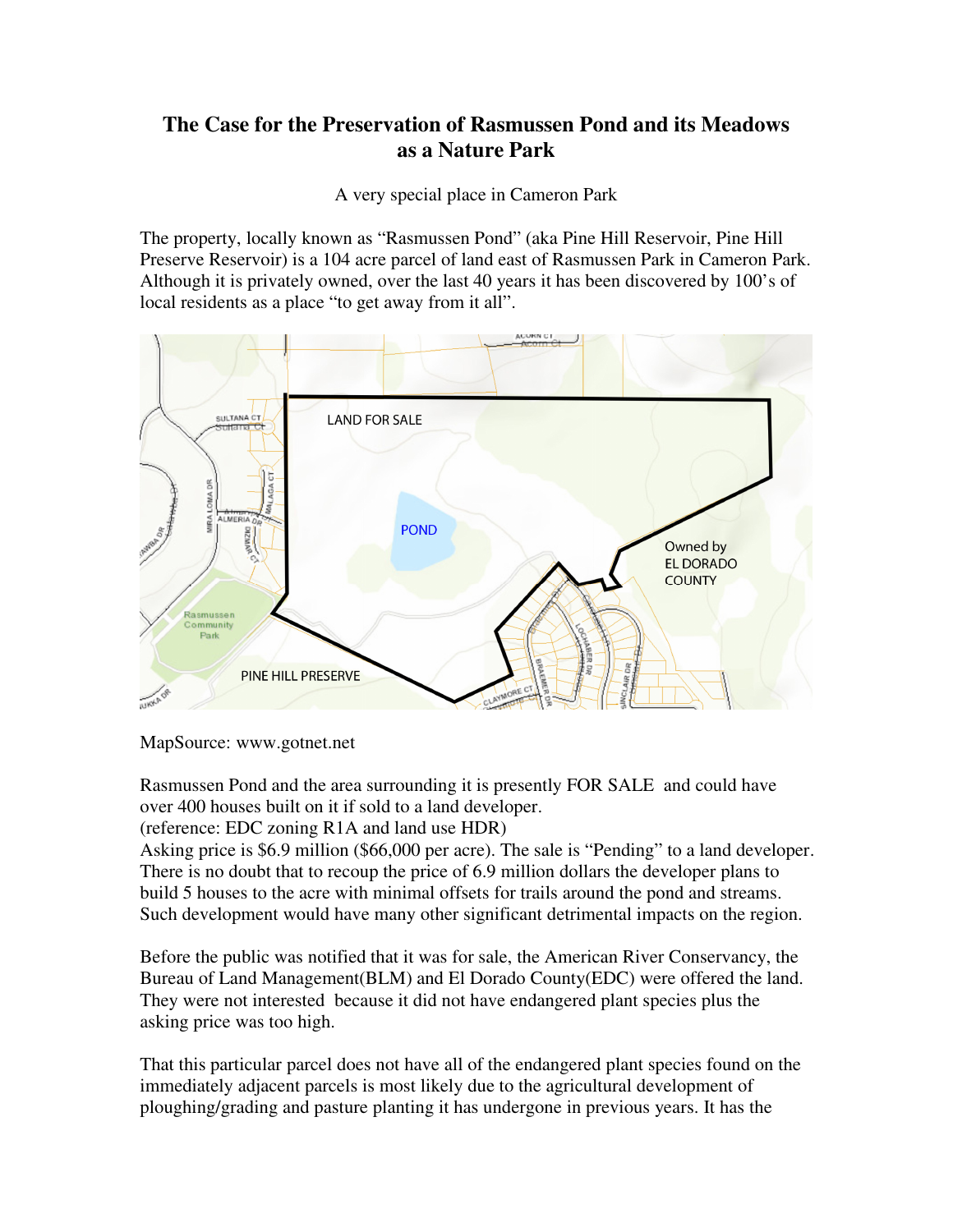same soil as the adjacent areas and if left alone it is most likely that the endangered plant species could spread into the area and aid in their preservation.

It could be argued that the asking price is not out of the ballpark considering the price paid by BLM and EDC for the adjoining properties.

EDC purchased the land to the southeast in 2014 for \$18,000 per acre. BLM (PHP) purchased the land to the southwest in 2000 for \$35,000 per acre.



The pond is nestled in a small valley far enough away from roads and housing developments that it provides a feeling of "being in nature" for those who visit. And visit they do - at least 700 per week. They walk (with/without dogs), run, bicycle, photograph, bird watch etc. Many with family and friends.

A group of residents formed to find a way of preserving this natural gem in the heart of Cameron Park. At this time a website has been setup and the potential sale publicized on internet social platforms. There are more than expressions of support to preserve this area as a nature park. See: www.RescueRasmussenPond.com

Many of the visitors to the website have expressed their feelings about the area. A list of names and comments have been provided.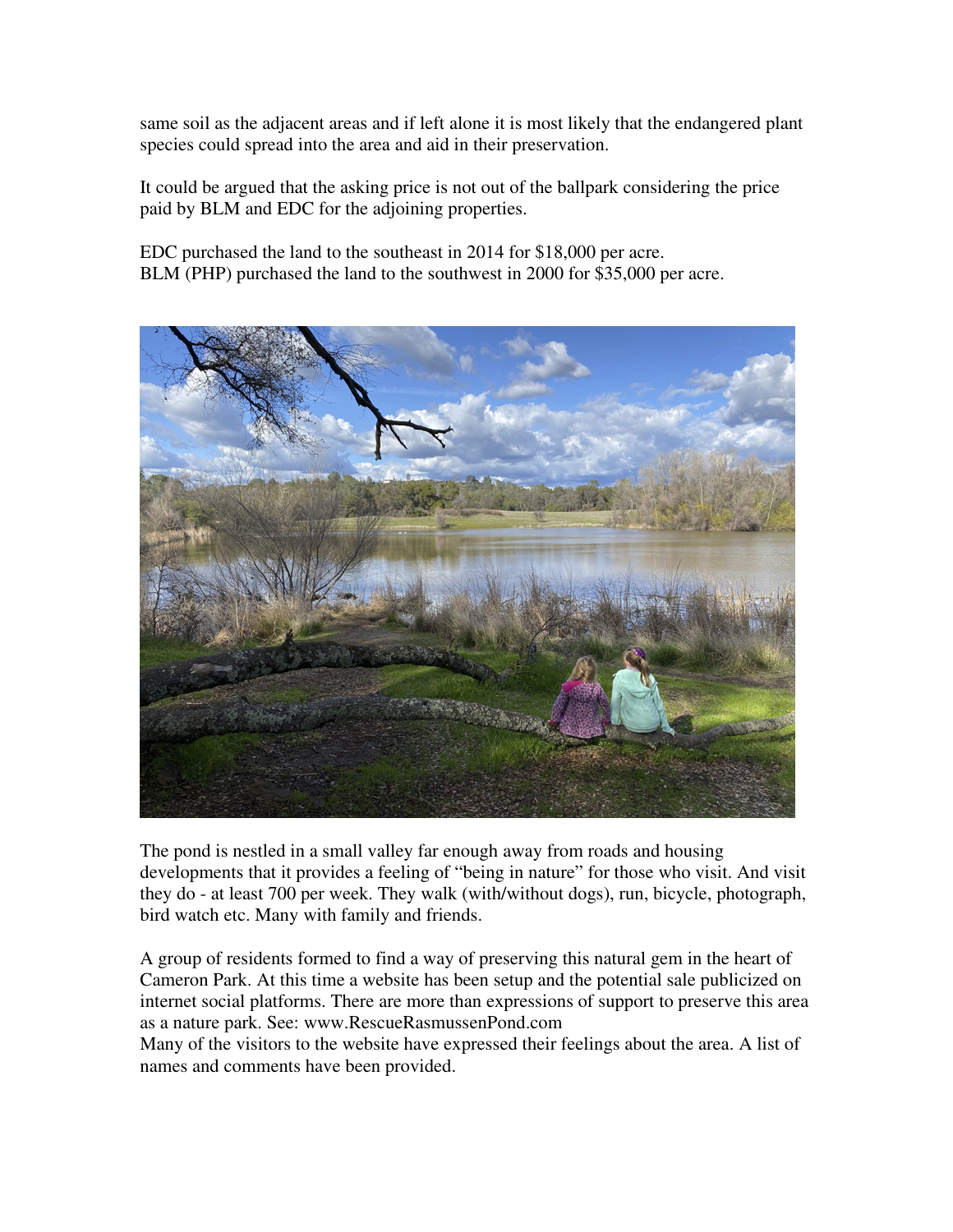The group has had discussions with El Dorado Community Foundation and Cameron Park Community Service District(CP CSD). All have been supportive.

It is of interest to note that, in the latest CP CSD Parks and Recreation Report, that one of the objectives is to alleviate the pressure on Cameron Park Lake. See: Big Picture Strategies in

https://www.cameronpark.org/files/34b0939a6/Park-Improvement-Plan-PPt.pdf

It is not surprising that so many people visit Rasmussen Pond area. In the Cameron Park CSD Park and Recreation Master Plan 2014, is tabulated the "Predicted Activity Preference" of residents. Of the 37 activities surveyed, the top of the list is Bird watching 68%, closely followed, in order by Backpacking/Hiking 60%, Bicycling - mountain in/road 57%, Education courses 55%, and Photography 55%.

ref: https://www.cameronpark.org/files/1e8833a15/Cameron-Park-CSD-Parks-and-Recreation-Master-Plan-Update-Final-2014-05-14.pdf p42)

It is most likely that if it was public land, and advertised as a park by the CP CSD, many more people would visit as it is within walking and cycling distance of more than 1000 homes and a 5 to 10 minute drive from most of Cameron Park.

Even though it is private land, many of the trails are described on websites such as: alltrails.com, trailforks.com, eldoradohiking.com. Also it has at least six entry points with good off street and on street parking away from major roads that do not interfere with nearby residents.

It can be visited for a peaceful half hour stroll or a rigorous half day hike.

The attraction is six miles of "social" trails through an area containing grassland, open oak forest, chaparral, riparian, wetlands, aquatic shore and freshwater ecological systems.

More than 700 plant species (approximately 10 percent of the native species in California) grow in the gabbro soils formation which contains Rasmussen Pond. This region has been described as having the highest concentration of rare and endangered plants in EDC.

Species included in the chaparral areas are chamise, white leaf Manzanita, toyon, California redbud, poison oak, ceanothus, and California buckthorn.

The woodland vegetation type is represented by grey pine, ponderosa pine, interior live oak, blue oak, and California black oak.

Grassland areas are mostly non-native grasses such as brome and little quaking grass, with some native species, such as purple needlegrass, bluegrass, and blue wild rye.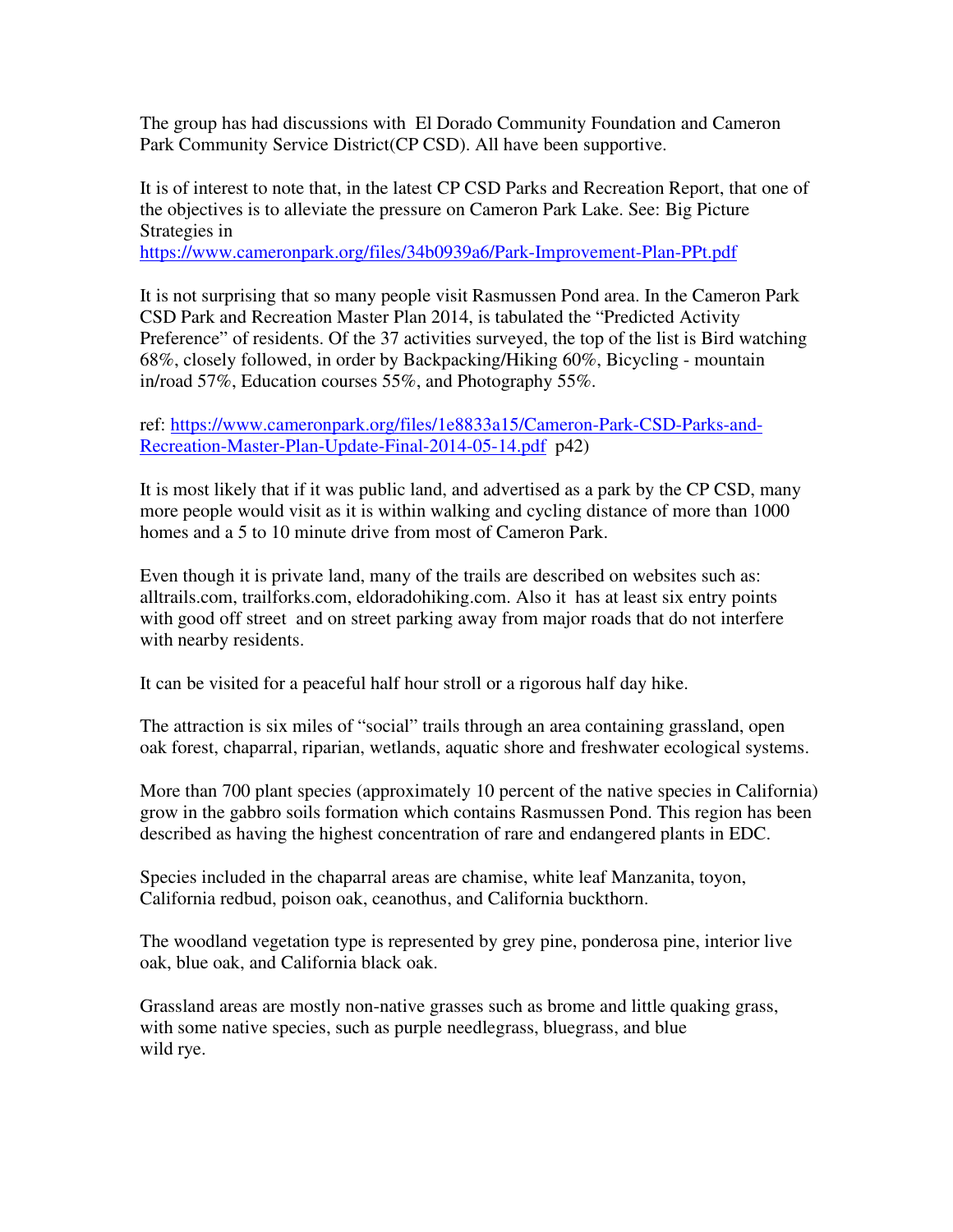Wildlife observed include coyote, black-tailed jackrabbit, black-tailed deer, mountain lion, California ground squirrel, black bear, western rattlesnake, California whipsnake, and California horned lizard.

More than 60 bird species have been identified in the area (see www.ebird.org) plus significant Native American artifacts.

The land parcel is sandwiched between two other parcels which are or are soon to be, part of the Pine Hill Preserve. These publicly owned parcels have been purchased for \$1,817,00 with government agency funds. Unfortunately, these parcels are in dense woodlands and have steep rugged terrain. Although they contain the rare and endangered plant species, they do not have the variety of nature, view sheds and peacefulness Rasmussen Pond that is attractive to the general public.

Once this area is paved over it will be lost forever to the present and future generations.



The objective of the Rescue Rasmussen Pond group is to preserve this area AS IS and as it has been used and maintained by the public for at least 40 years. NO facilities such as graded paths, NO playgrounds, NO park benches, NO picnic tables, NO toilets. NO trash cans etc. etc. Some improvements, maintenance and trash clearing has been carried out by volunteer residents over the years.

There are some "natural" parks in Cameron Park but they are a only few acres in extent. They are little more than storm water drains and sewer and utility easements that run within a few feet of the backyards of houses and do not offer anything like the "nature" experience of visiting Rasmussen Pond.